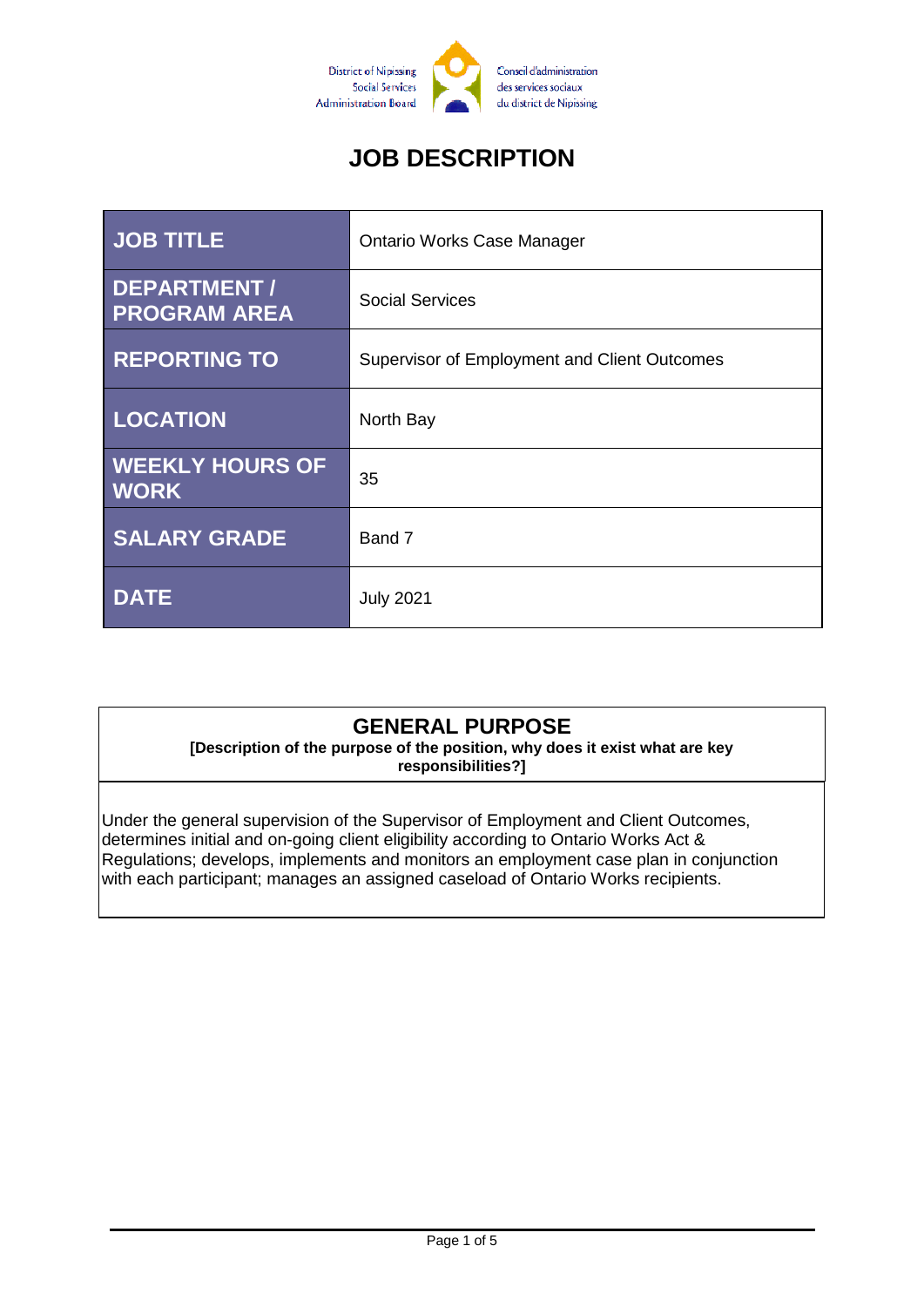## **KEY ACTIVITIES**

**[Name and list under each the key activities of the position and percentage estimate of time for each section.]**

#### **Determines client initial and ongoing eligibility according to Ontario Works Act & Regulations by:**

- Conduct interviews by phone or in person at a variety of locations including but not limited to schools, rural/urban community settings, or citizen home;
- Interview, assess citizen needs, provide advice effectively, provide /assess employment opportunities as well as understand and apply relevant legislation;
- Conduct investigations including initial fraud, special circumstances, and eligibility related discrepancies;
- Advocates on behalf of citizens for services in areas of career opportunities, life skills, education, health, comfort, housing and community support systems etc.;
- Develops and supports working relationships with referral agencies, partners and other community stakeholders including legal and support issues;
- Request and review Third Party checks and action discrepancies;
- Inform citizens of their rights and responsibilities;
- Ability to provide service to a broad range of citizens who may be distraught, in crisis or in an emergency situation;
- Demonstrated ability to assess, analyse and resolve complex situations.

#### **Develops, implements and monitors an employment case plan in conjunction with each participant by:**

- Ongoing assessment of citizen employability to determine Ontario Works activities, deferrals or restrictions including referrals;
- Engage the citizen in a goal setting process to increase their employability and transition to employment ensuring that the Participation Agreement is adhered to;
- Refer citizens and liaise with staff in other DNSSAB departments and external agencies;
- Refer citizens to Community and Employment Placements, Employment/ Training Opportunities and Resources;
- Demonstrate coaching and facilitate solution based conversations.

#### **Manages and assigns caseload of Ontario Works recipients by:**

- Update Ontario Works recipients files, records and documents as required;
- Review and action reports and statistical data;
- Complete and commission all necessary documentation;
- Act as a witness in court and at Social Benefit Tribunal;
- Maintain a current knowledge of legislation, policies and procedures, programs, and community resources;
- Develop and maintain professional relationships with community agencies , office staff and citizens we serve;
- Calculate and approve benefits as per eligibility criteria;
- Perform administrative functions as necessary;
- Audit overpayments to ensure accuracy, create overpayments and activate temporarily uncollectible overpayments if justified;
- Action and monitor third party reimbursements.

#### **As a DNSSAB employee, the position is responsible for creating, maintaining and actively participating in a respectful workplace, that is free of all forms of harassment, discrimination and violence.**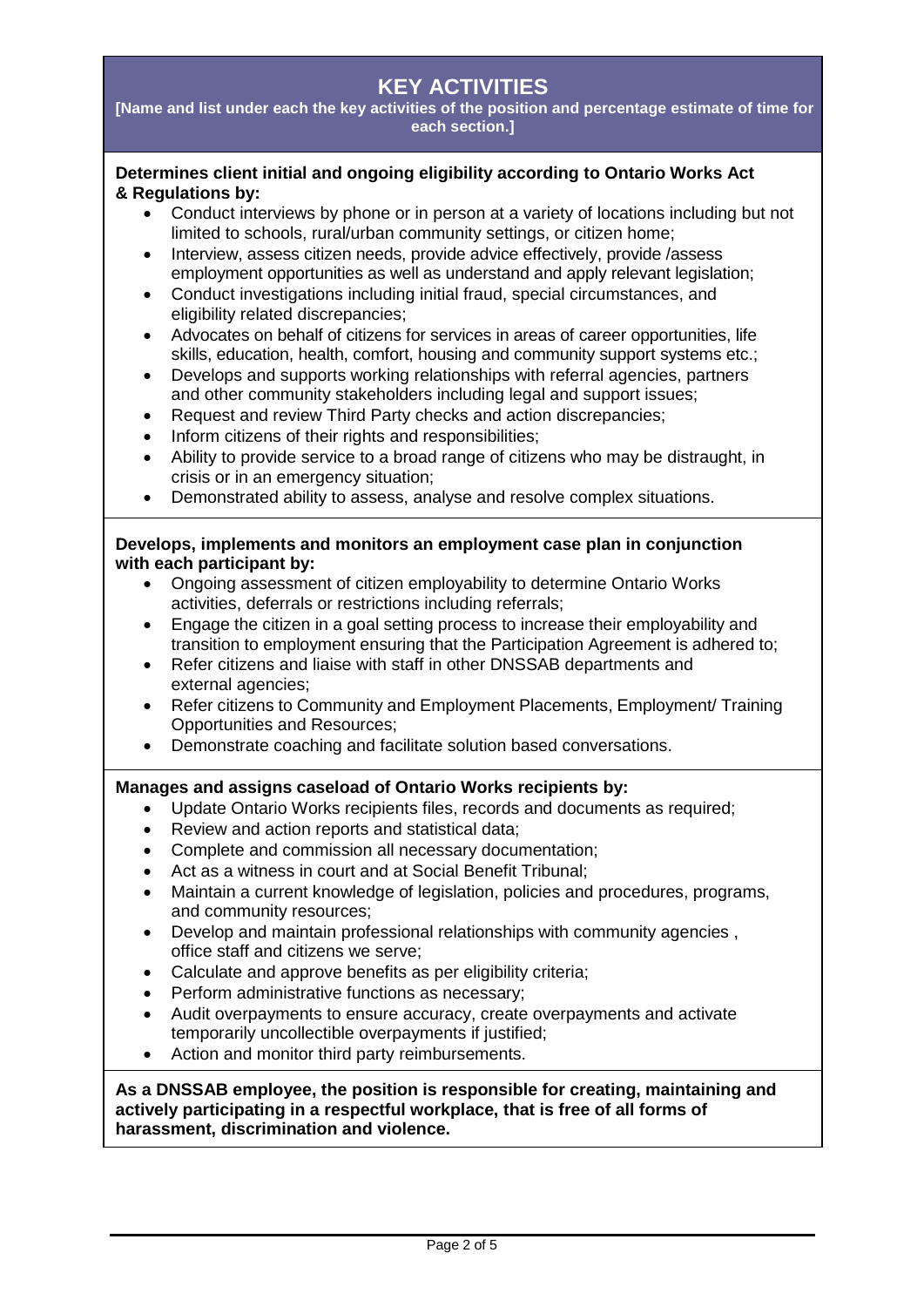## **QUALIFICATIONS**

- Two (2) year post-Secondary Diploma in Social Sciences or related field or acceptable combination of education and experience;
- Over two (2) years previous experience in Ontario Works Income and Employment support or related field;
- Good working knowledge of the Ontario Works Act & Regulations;
- Good verbal and written communication skills, motivational skills and conflict resolution skills; excellent customer service skills;
- Proficiency in the use of computers;
- General knowledge of the full range of programs delivered by DNSSAB including: Ontario Works, Child Care and Social Housing;
- Must possess valid Ontario Driver's License and have a vehicle available for use on the job;
- Respect confidentiality.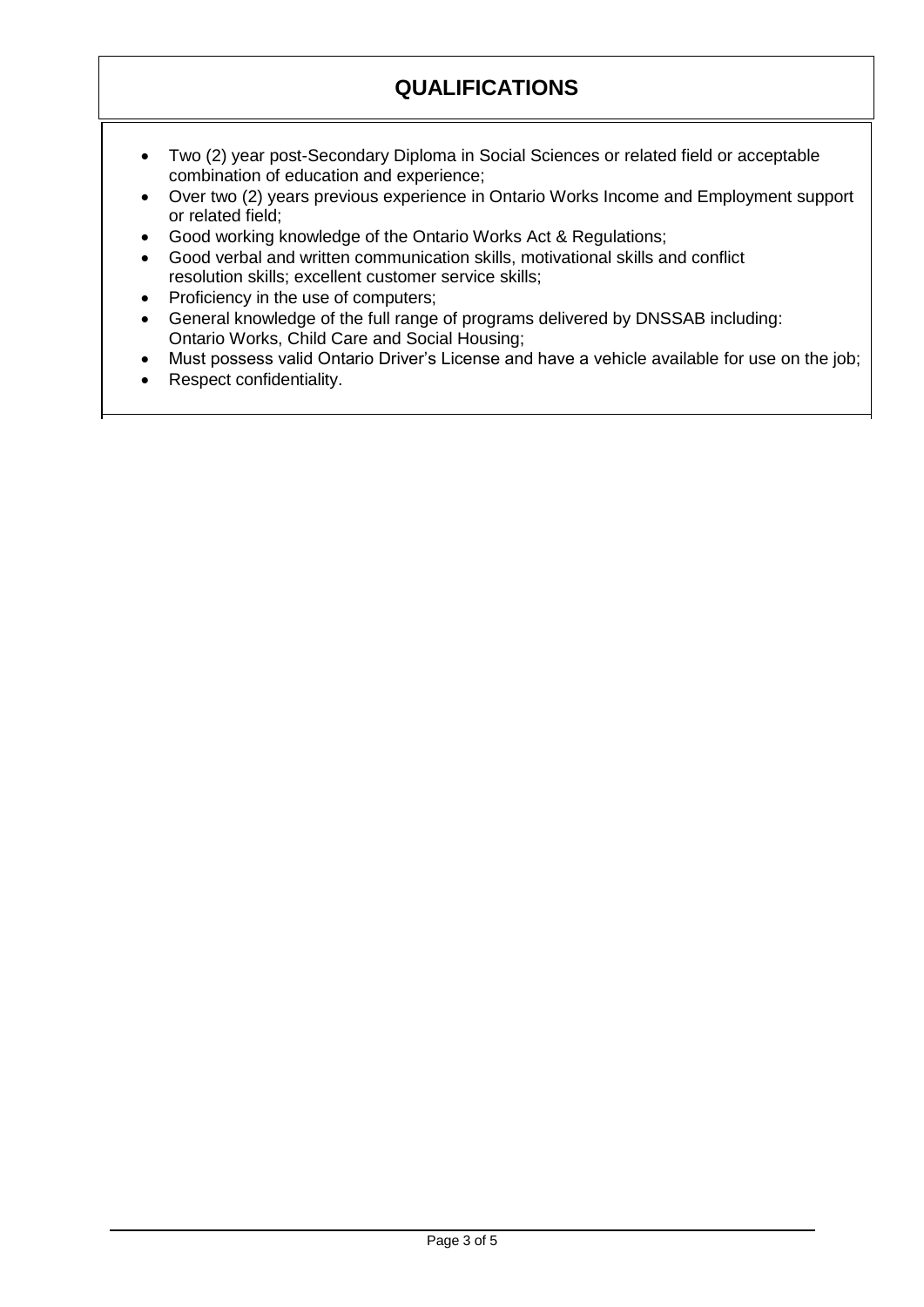## **COMPENSABLE FACTORS**

#### **KNOWLEDGE**

**[This subfactor measures the general knowledge and specialized or vocational training necessary to perform the job duties in a satisfactory manner and has no relationship to the academic achievement of an employee. The degree levels are normally expressed in terms of formal education or equivalent. Similar levels of achievement can be obtained through related experience, courses or self-improvement.]**

College: 2 Years

#### **EDUCATION AND SPECIFIC TRAINING**

**[The level of formalized knowledge required to satisfactorily fill the position – such knowledge is most commonly acquired as a result o time spent in schools, colleges and universities / today's levels and standards are utilized – Education and Work Experience are rated together]**

Over two years, up to and including four years.

#### **JUDGEMENT**

**[Measures the choice of action required in applying methods, procedures, or policies to complete the tasks.]**

The job requires that changes be recommended to established methods or procedures. Work involves a choice of methods or procedures or sequence.

### **MENTAL EFFORT**

**[Measures the period of time wherein mental, visual and/or aural attentiveness is required on the job. Both the frequency and duration of the effort are to be considered.]**

Frequent periods of intermediate duration.

### **PHYSICAL ACTIVITY**

**[Measures the physical activity by the type and duration required to perform the duties.]**

Light activity of long duration

### **DEXTERITY**

**[Measures the level of dexterity required by a job. The levels of manual dexterity are determined by considering the elements of speed and/or accurate hand/eye (or hand/foot) coordination. Movements can be either fine or coarse.]**

Employee is required to perform tasks that demand the accurate co-ordination of coarse movements, where speed is a secondary consideration.